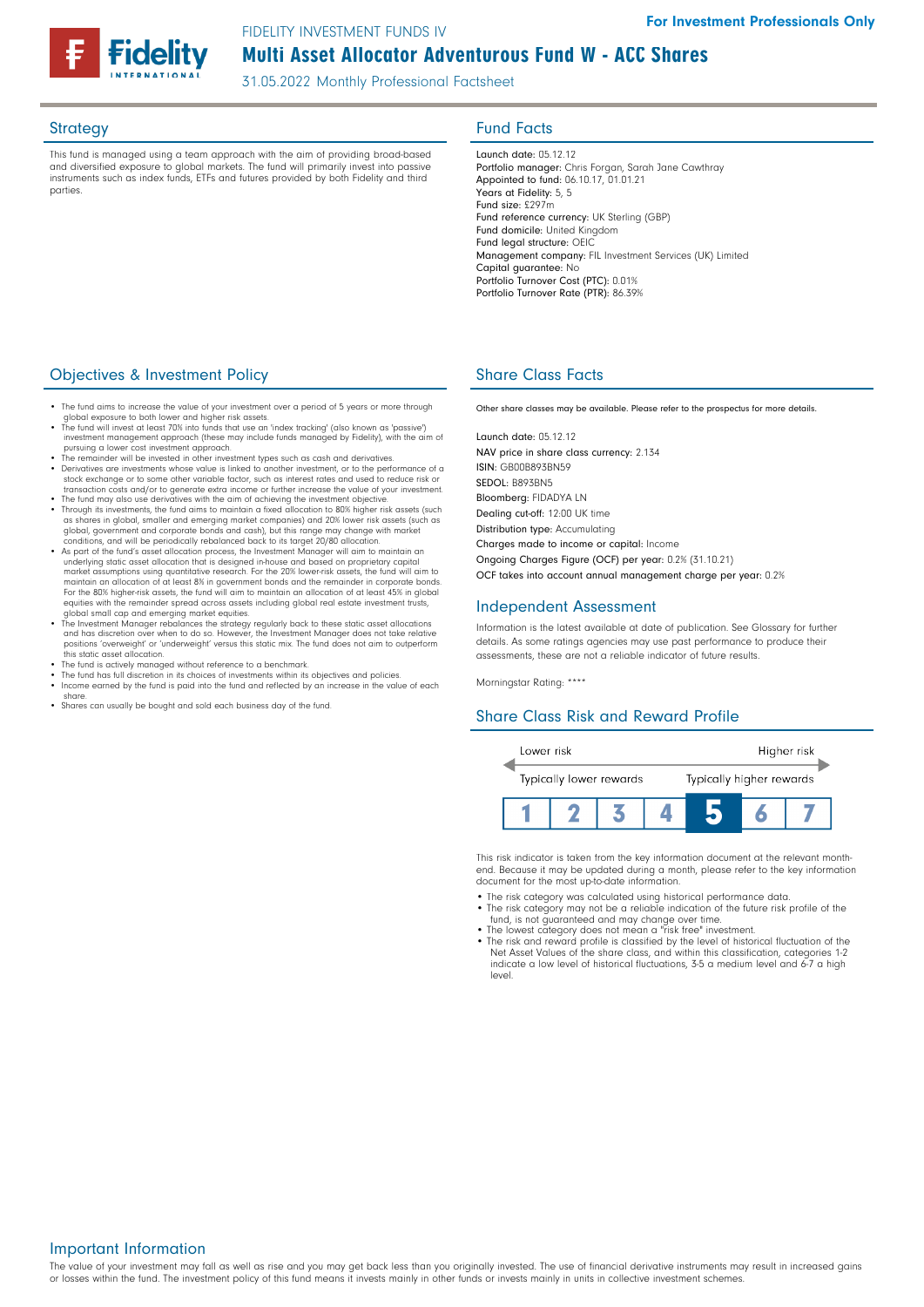

Past performance is not a reliable indicator of future results. The fund's returns can be affected by fluctuations in currency exchange rates.



Performance is shown for the last five years (or since launch for funds launched within that period).

## Performance for calendar years in GBP (%)



## Performance to 31.05.22 in GBP (%)

|                        | 1m     | 3 <sub>m</sub> | <b>YTD</b>      | 1yr | 3yr  | $\sim$<br>5yr | Since<br>05.12.12* |
|------------------------|--------|----------------|-----------------|-----|------|---------------|--------------------|
| Fund cumulative growth | $-1.5$ | 0.7            | $-6.5$          | 2.7 | 28.1 | 37.1          | 113.4              |
| Fund annualised growth | $\sim$ | $\sim$         | $\sim 10^{-11}$ | 2.7 | 8.6  | 6.5           | 8.3                |

Source of fund performance and volatility and risk measures is Fidelity. Performance is excluding initial charge. Basis: bid-bid with income reinvested, in GBP, net of fees. \*Performance commencement date.

## Cumulative performance in GBP (rebased to 100) Performance for 12 month periods in GBP (%)



## Volatility & Risk (3 years)

| Annualised Volatility: fund (%) | 12.17 |
|---------------------------------|-------|
| Sharpe Ratio: fund              | 0.68  |

Calculated using month-end data points. Definitions of these terms can be found in the Glossary section of this factsheet.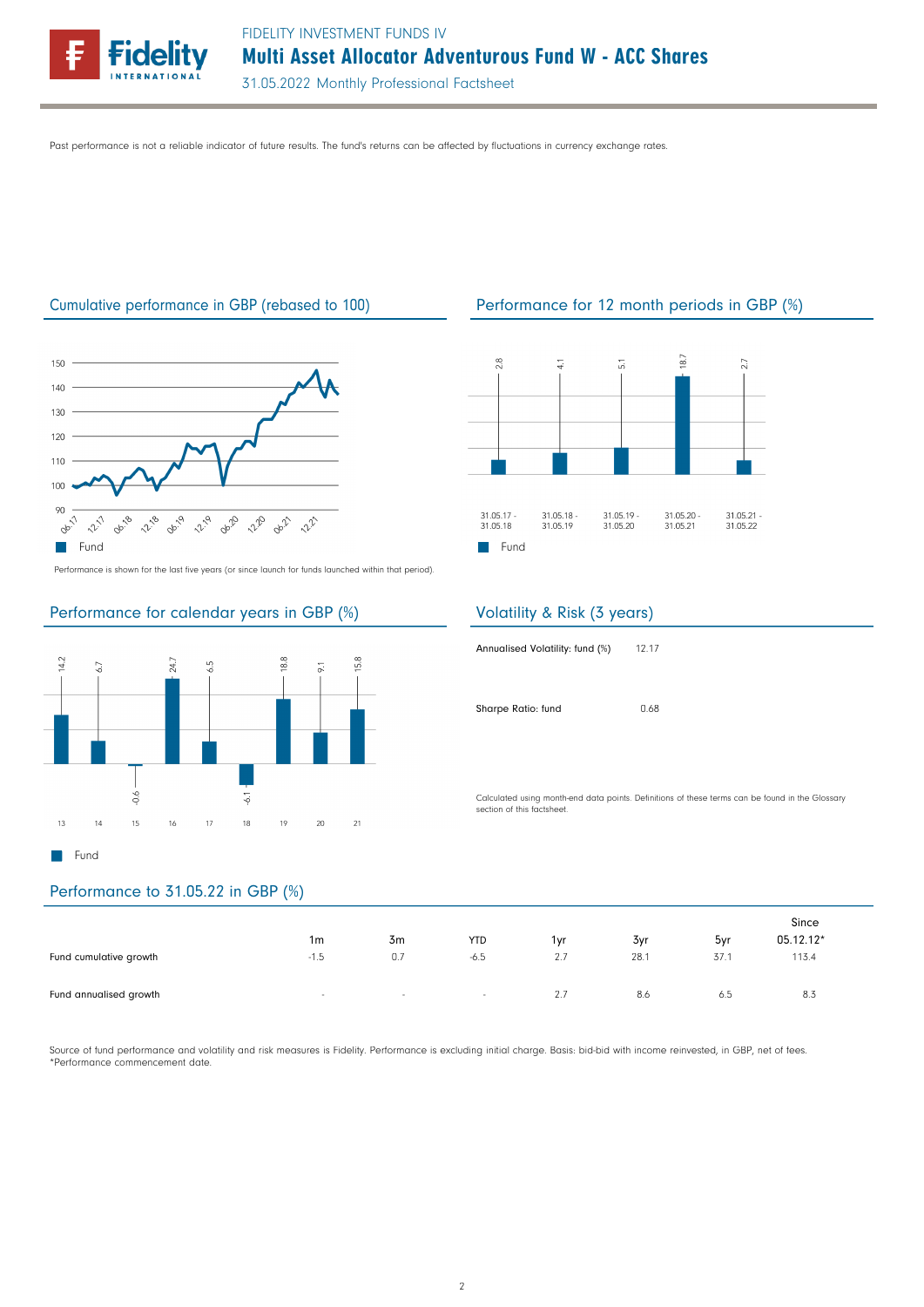

#### Introduction

This factsheet contains information about the composition of the fund at a particular point in time. It aims to help you understand how the fund manager is positioned to achieve the fund's objectives.

The asset class breakdown displays the totals for funds, as well as other investments (which could include derivatives), in each category. Where derivatives are held, their contribution to the total is included on an exposure basis – ie an amount equivalent to the value that would have been invested in a fund to produce an equivalent holding. Where derivatives are used they may cause fund totals to exceed 100% (although very minor differences could be attributable to rounding).

The Top Allocations table shows the manager's choice of individual funds and other investments (including derivatives and cash held as a strategic investment). Derivatives are shown on an exposure basis.



| Growth Assets             | 794  |
|---------------------------|------|
| Defensive Assets          | 20 Q |
| Cash and Other Strategies | n n  |
| Uninvested Cash & Other   | n 7  |
|                           |      |

## Breakdown by Asset Class (% TNA) Breakdown within Asset Class (% TNA)

| Asset Class               | Sub-Asset Class                 | % TNA |
|---------------------------|---------------------------------|-------|
| Growth Assets             |                                 | 79.4  |
|                           | Global Equities                 | 55.5  |
|                           | <b>Global Emerging Equities</b> | 8.2   |
|                           | <b>Global Smaller Companies</b> | 7.9   |
|                           | Global REITS                    | 7.8   |
| Defensive Assets          |                                 | 20.0  |
|                           | Global Government Bonds         | 12.0  |
|                           | Global Corporate Bonds          | 8.0   |
| Cash and Other Strategies |                                 | 0.0   |
|                           | Cash & Other Assets             | 0.0   |
| Uninvested Cash & Other   |                                 | 0.7   |
| Total                     |                                 | 100.0 |

## Top Allocations (% TNA)

| Allocation                                                           | Sub-Asset Class          | % TNA |
|----------------------------------------------------------------------|--------------------------|-------|
| Fidelity Index World Fund F Accumulation<br>Shares                   | Global Equities          | 30.3  |
| Fidelity Index US Fund F Accumulation<br>Shares                      | Global Equities          | 12.3  |
| Fidelity Index Emerging Markets Fund F<br><b>Accumulation Shares</b> | Global Emerging Equities | 8.2   |
| HSBC Global Funds ICAV - Global<br>Government Bond Index Fund        | Global Government Bonds  | 7.0   |
| BLACKROCK GLB PROP SEC FOT FND                                       | Global REITS             | 6.9   |
| iShares Core MSCI World UCITS FTF USD<br>Acc (GBP)                   | <b>Global Equities</b>   | 6.8   |
| L&G Global Small Cap Equity Index C GBP<br>Acc.                      | Global Smaller Companies | 5.4   |
| iShares Global Govt Bond UCITS ETF GBP<br>Hedged (Dist)              | Global Government Bonds  | 5.0   |
| HSBC - GLOBAL CORPORATE BOND INDEX-<br>S4CHG                         | Global Corporate Bonds   | 4.7   |
| ISHARES GLOBAL CORP GBP-H D                                          | Global Corporate Bonds   | 3.3   |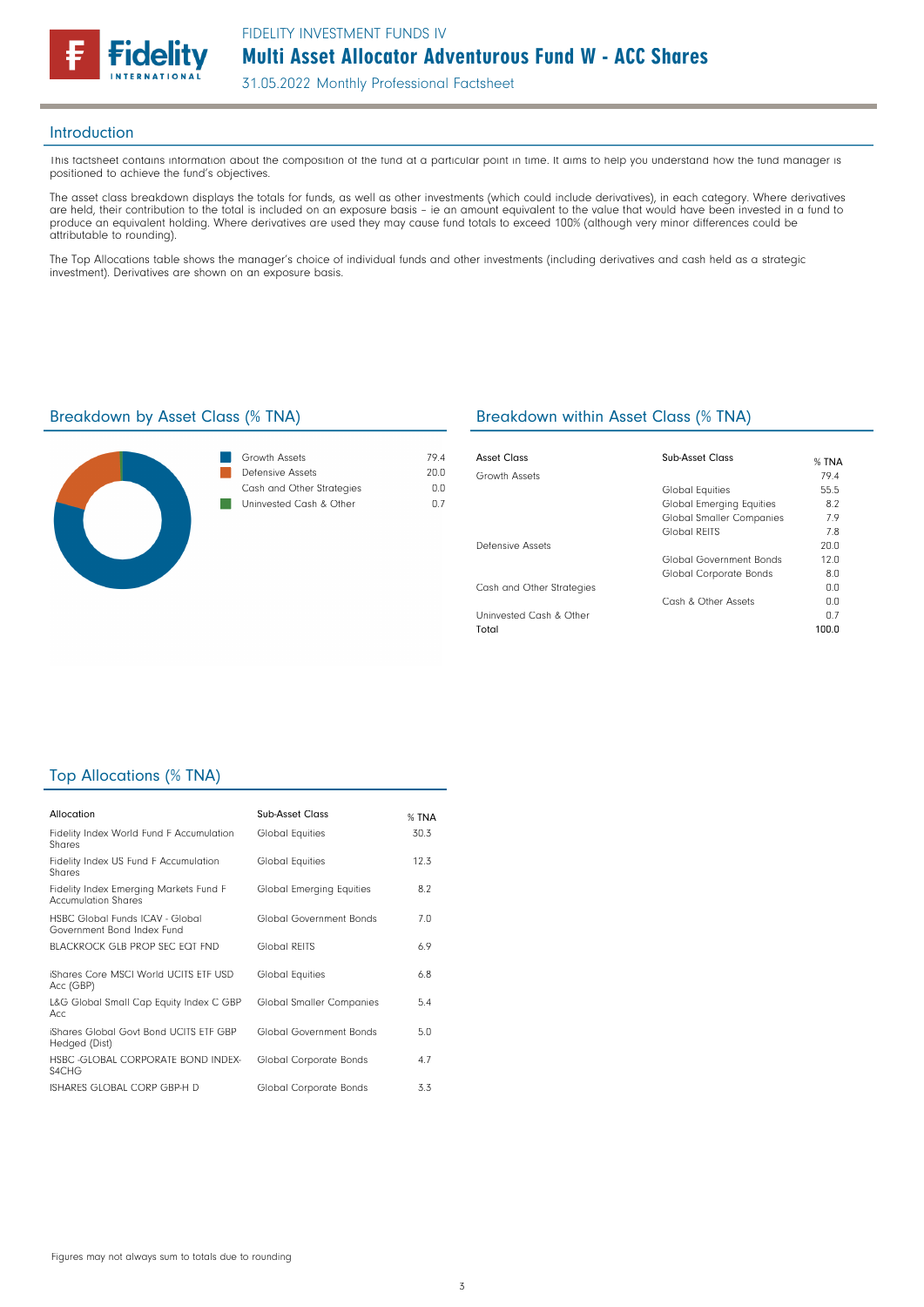

31.05.2022 Monthly Professional Factsheet

## **Attribution**

Performance attribution is produced in the currency shown below. For funds with multiple share classes, the attribution return reflects the aggregate performance across all the share classes. It may therefore deviate from the published return for a particular share class. When using the analysis for hedged share classes, please consider that the attribution is shown before the impact of hedging.

The contributions shown in the table are before the impact of charges. If charges are applied, their effect is captured in the "Other" category in the table and will also be reflected in the fund return.

| Currency of attribution | UK Sterling (GBP) |
|-------------------------|-------------------|
| One month return (%)    | $-1.53$           |

## Contribution Summary (%)

#### RANKED BY ABSOLUTE PERFORMANCE CONTRIBUTION

| Sub-Asset Class                 | Performance<br>Contribution |
|---------------------------------|-----------------------------|
| Global Corporate Bonds          | 0.02                        |
| <b>Global Emerging Equities</b> | 0.01                        |
| Cash & Other Assets             | 0.00                        |
| Global Government Bonds         | $-0.03$                     |
| <b>Global Smaller Companies</b> | $-0.14$                     |
| Global REITS                    | $-0.56$                     |
| Global Equities                 | $-0.82$                     |

| Uninvested Cash and Other | 0.00    |
|---------------------------|---------|
| Total                     | $-1.53$ |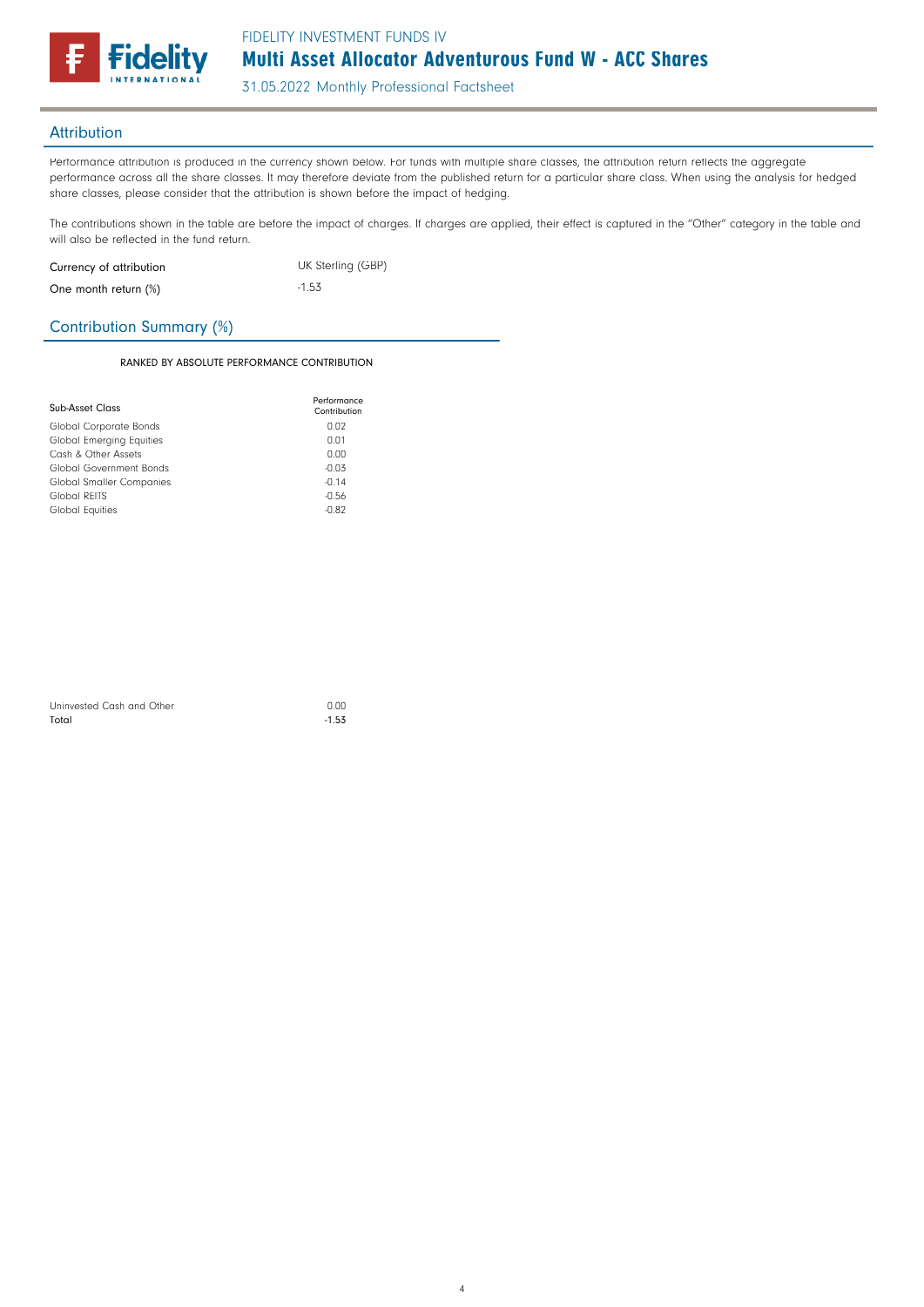Multi Asset Allocator Adventurous Fund W - ACC Shares

31.05.2022 Monthly Professional Factsheet

#### Glossary / additional notes

**Fidelity** 

#### Volatility & Risk

**Annualised volatility:** a measure of how variable returns for a fund or comparative market index have been around their historical average (also known as "standard deviation"). Two funds may<br>produce the same return over a calculation is the standard deviation of 36 monthly returns presented as an annualised number. Volatility for funds and indices are calculated independently of each other.

**Relative volatility:** a ratio calculated by comparing the annualised volatility of a fund to the annualised volatility of a comparative market index. A value greater than 1 indicates the fund has been<br>more volatile than t measure of 0.8 would mean the fund has been 20% less volatile than the index.

**Sharpe ratio:** a measure of a fund's risk-adjusted performance, taking into account the return on a risk-free investment. The ratio allows an investor to assess whether the fund is generating adequate the fund is generati

**Annualised alpha:** the difference between a fund's expected return (based on its beta) and the fund's actual return. A fund with a positive alpha has delivered more return than would be expected given its beto

**Beta:** a measure of a fund's sensitivity to market movements (as represented by a market index). The beta of the market is 1.00 by definition. A beta of 1.10 shows that the fund could be expected to<br>perform 10% better tha

**Annualised tracking error:** a measure showing how closely a fund follows the index to which it is being compared. It is the standard deviation of the fund's excess returns. The higher the fund's<br>tracking error, the higher

**Information ratio:** a measure of a fund's effectiveness in generating excess return for the level of risk taken. An information ratio of 0.5 shows the fund has delivered an annualised excess return<br>equivalent to half the

R": a measure representing the degree to which a fund's return can be explained by the returns of a comparative market index. A value of 1 signifies the fund and index are perfectly correlated. A<br>measure of 0.5 means only correlation between fund and index).

#### **Ongoing charges**<br>The ongoing charge

The ongoing charges figure represents the charges taken from the fund over a year. It is calculated at the fund's financial year end and may vary from year to year. For classes of funds with fixed<br>ongoing charges, this may

The types of charges included in the ongoing charges figure are management fees, administration fees, custodian and depositary fees and transaction charges, shareholder reporting costs,<br>regulatory registration fees, Direct

undertaking. For more information about charges (including details of the fund's financial year end), please consult the charges section in the most recent Prospectus.

#### Historic yield

The historic yield for a fund is based on its dividends declared over the preceding 12 months. It is calculated by summing the dividend rates declared in that period, divided by the price as at the<br>date of publication. Dec

#### Sector/industry classification

**GICS:** The Global Industry Classification Standard is a taxonomy mainly used across MSCI and S&P indices in which each company is assigned by its principal business activity to one of 11 sectors, 24<br>industry groups, 69 in

**ICB:** The Industry Classification Benchmark is a taxonomy mainly used across FTSE Russell indices in which each company is assigned by its principal business activity to one of 11 industries, 20<br>supersectors, 45 sectors a

**TOPIX:** Tokyo stock Price Index, commonly known as TOPIX, is a stock market index for the Tokyo Stock Exchange (TSE) in Japan, tracking all domestic companies of the exchange's First Section. It is<br>calculated and publishe

**IPD** means the Investment Property Databank who are a provider of performance analysis and benchmarking services for investors in real estate. IPD UK Pooled Property Funds Index - All Balanced<br>Funds is a component of the

#### Independent Assessment

**Scope Fund Rating:** The rating measures how well a fund has balanced risk and reward relative to its peers. The rating is based solely on performance for funds with a five year track record. Funds<br>with a shorter history a and  $F =$  poor.

**Morningstar Star Rating for Funds:** The rating measures how well a fund has balanced risk and reward relative to its peers. Star ratings are strictly based on past performance and Morningstar<br>suggests investors use them t

**Primary share class:** is identified by Morningstar when the analysis calls tor only one share class per fund to be in the peer group. It is the share class Morningstar recommends as the best proxy for<br>the portfolio for th

Portfolio Turnover Rate (PTR) and Portfolio Turnover Cost (PTC), where shown: SRDII does not define a methodology for these values; ours is as follows: PTR = (purchases of securities + sales of<br>securities) minus (subscript minus implicit costs.